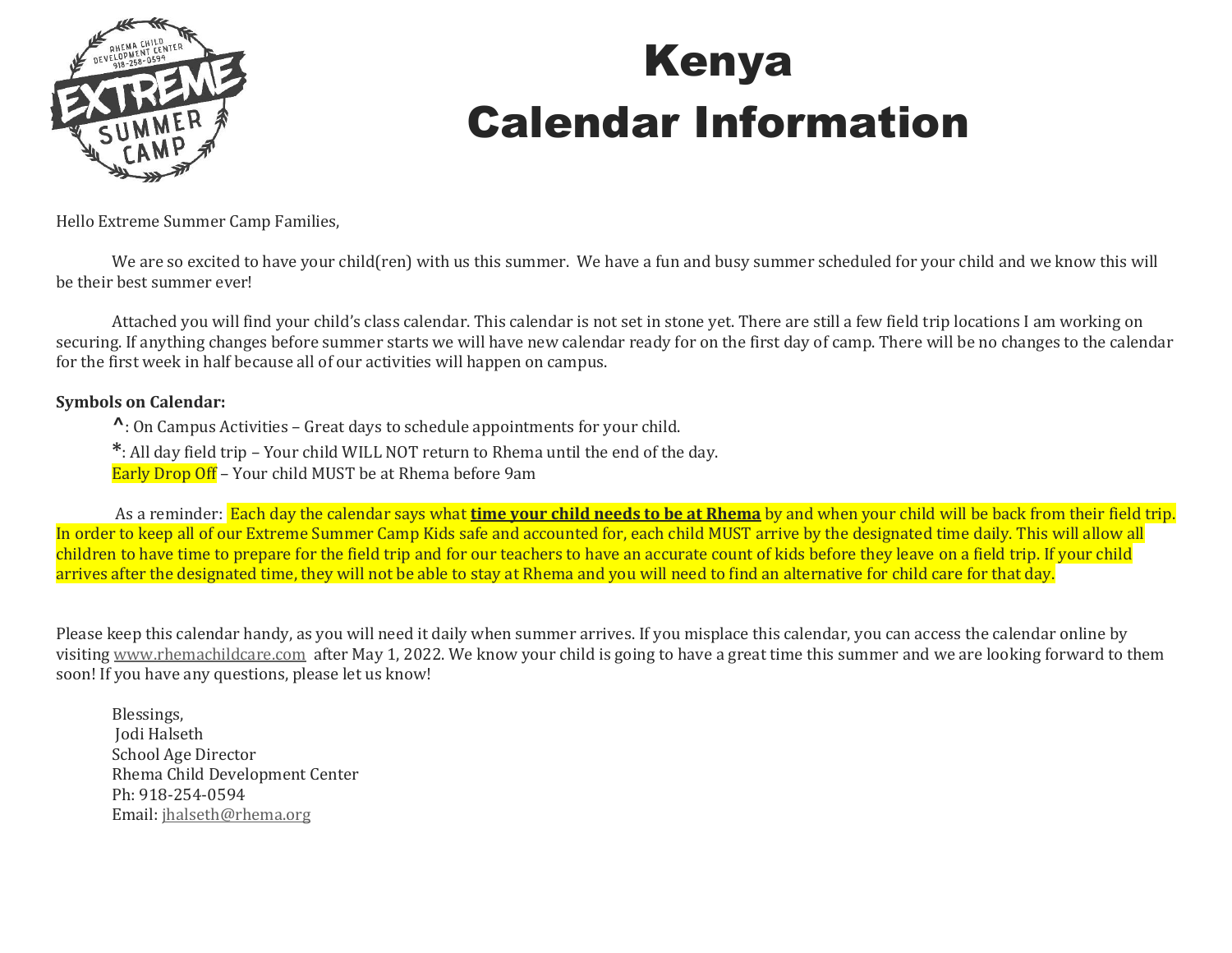

# **RCDC Extreme Summer Camp Kenya| 5th Grade May 2022**

| Sunday | Monday                                      | Tuesday                                                                                               | Wednesday                                                             | Thursday                                                                           | Friday                                                                    | Saturday |
|--------|---------------------------------------------|-------------------------------------------------------------------------------------------------------|-----------------------------------------------------------------------|------------------------------------------------------------------------------------|---------------------------------------------------------------------------|----------|
| 22     | 23                                          | 24                                                                                                    | 25                                                                    | 26                                                                                 | Fun Friday 27                                                             | 28       |
|        | ^Welcome &<br>Get to Know<br>you Games      | <b>^Team Building</b><br>Activities<br>9:30-11:30am<br>^Freckles Treat<br>Trailer<br>1:30-2:30pm      | ^Tie Dye<br>9:30-11:30am<br>^Classroom<br>Explorations<br>1:30-2:30pm | ^NRC: Roller<br><b>Skating</b><br>9:00-11:30am<br>^NRC: Inflatables<br>1:00-3:30pm | ^Rhema Tour<br>9:30-11:30am<br>^Movie: A<br>dolphin's Tale<br>1:00-3:30pm |          |
| 29     | 30                                          | 31                                                                                                    |                                                                       |                                                                                    |                                                                           |          |
|        | <b>CLOSED for</b><br><b>Memorial</b><br>Day | ^Summer Camp<br>Orientation<br>9:30-11:30am<br>^Classroom Room<br><b>Rules Setting</b><br>1:00-3:00pm |                                                                       |                                                                                    |                                                                           |          |

**Symbols on Calendar:** 

**^**: On Campus Activities – Great days to schedule appointments for your child.

**\***: All day field trip – Your child WILL NOT return to Rhema until the end of the day.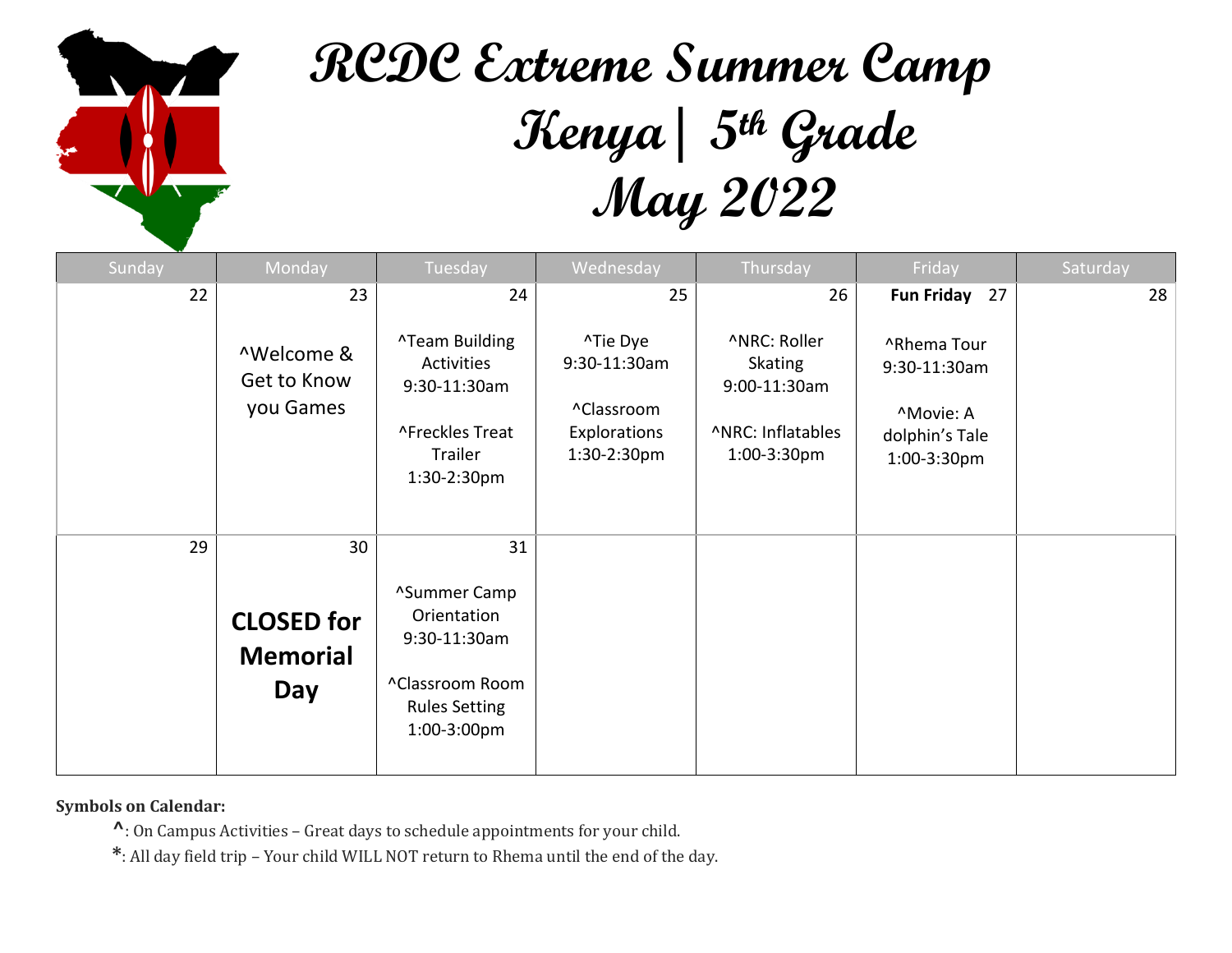

#### **RCDC Extreme Summer Camp Kenya: 5th Grade June 2022**



| Sun | <b>Mon</b>                                                                                                                                               | <b>Tue</b>                                                                                 | <b>Wed</b>                                                                                                  | <b>Thu</b>                                                                                                         | Fri                                                                                                                                | <b>Sat</b>     |
|-----|----------------------------------------------------------------------------------------------------------------------------------------------------------|--------------------------------------------------------------------------------------------|-------------------------------------------------------------------------------------------------------------|--------------------------------------------------------------------------------------------------------------------|------------------------------------------------------------------------------------------------------------------------------------|----------------|
|     |                                                                                                                                                          |                                                                                            | $\mathbf{1}$<br>Leisure Park Splash Pad<br>9:00-12:00pm<br>Ahha Tulsa<br>12:30-4:00pm                       | $\overline{2}$<br><b>Tulsa Zoo</b><br>8:00am-3:00pm                                                                | Fun Friday 3<br>^Dino Games and Dance<br>Party<br>9:30-12:00pm<br>^Movie: A Dolphin's Tale 2<br>1:00-3:30pm                        | $\overline{4}$ |
| 5   | 6<br>^Cooking & Baking<br>Classes<br>9:00-11:00am<br>^Class Country<br>Introduction<br>1:00-3:00pm                                                       | $\overline{7}$<br>^Cooking & Baking<br>Classes<br>9:00-11:00am<br>Sky Zone<br>12:30-3:30pm | 8<br>^Cooking & Baking<br>Classes<br>9:00-11:00am<br>Seiling Park & Splash<br>Pad<br>12:30-3:30pm           | 9<br>^Cooking & Baking<br><b>Classes</b><br>9:00-11:00am<br>Andy B's<br>12:30-4:00pm                               | Fun Friday 10<br>^Cooking & Baking Classes<br>9:00-11:00am<br><sup>^</sup> Movie: Boss Baby<br>1:00-3:30pm                         | 11             |
| 12  | 13<br>^Character Building<br>Assembly<br>9:30-11:00am<br>^Character Building &<br><b>Class Country Activities</b><br>1:00-3:00pm                         | 14<br>Georgia's Art Studio<br>9:00-11:30am<br>Aim High Academy<br>12:30-3:00pm             | 15<br>Bentley Splash Pad &<br>Park<br>9:00-12:00pm<br><b>^Not Your Grandma's</b><br>Cupcakes<br>1:30-3:00pm | 16<br>*Fort Gibson<br><b>Historic Site</b><br>$9:00-2:30$ pm                                                       | Fun Friday 17<br>PAJAMA DAY!!!!!<br>^ Birthday Bash<br>9:00-11:30am<br>^Movie: Boss Baby:<br><b>Family Business</b><br>1:00-3:30pm | 18             |
| 19  | 20<br>^Character Building<br><b>Assembly &amp; Activities</b><br>9:30-11:30am<br>^Character Building &<br><b>Class Country Activities</b><br>1:00-3:00pm | 21<br>*BA History Museum<br>9:00-11:30am<br>*Chuck-E Cheese<br>12:00-3:30pm                | $\overline{22}$<br><b>AWater Inflatables</b><br>9:30-11:00am<br>^Crooked Oak Studios<br>1:15-300pm          | 23<br>Ink's Shaved Ice<br>9:45-11:30am<br>Life Time Fitness: Rock<br>Climbing<br>12:30-4:00pm                      | Fun Friday 24<br>^Chilll Day<br>9:00-11:30am<br>^Movie: Enacnto<br>1:00-3:00pm                                                     | 25             |
| 26  | $\overline{27}$<br>New Orleans Square:<br>Movie Theater<br>8:30-12:30pm<br>^Character Building<br>Assembly<br>1:00-3:00pm                                | $\overline{28}$<br>Go Ballistic<br>8:30-12:00pm<br>Ok Aquarium<br>12:30-4:00pm             | 29<br>Jackson Park Splash Pad<br>9:00-11:30am<br>^Go Stuffed<br>1:30-3:00pm                                 | 30<br>^Character Building &<br><b>Class Country Activities</b><br>9:00-12:30pm<br>Braum's Ice Cream<br>1:30-3:00pm |                                                                                                                                    |                |

**Symbols on Calendar: ^**: On Campus Activities | **\***: All day field trip | Early Drop Off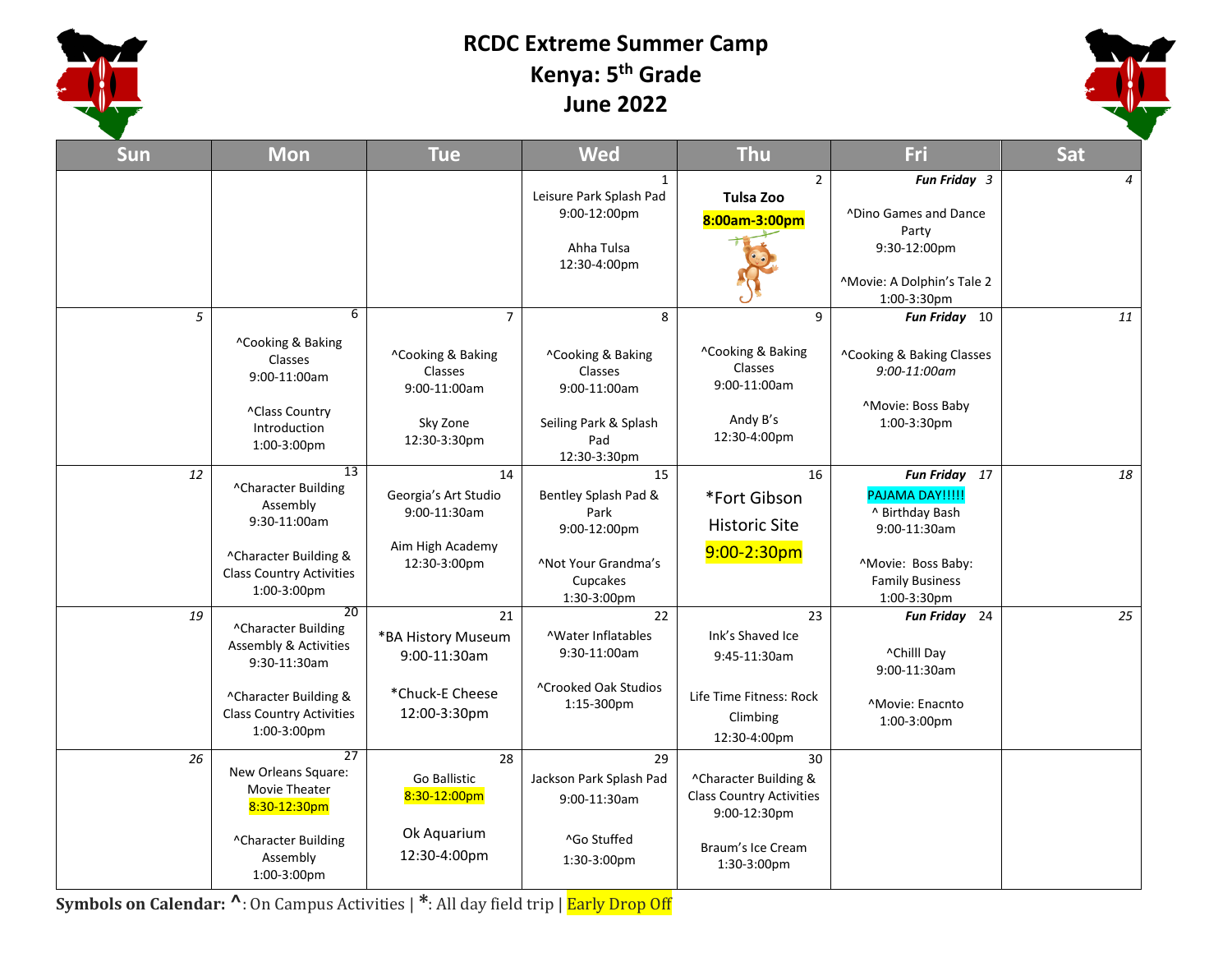

### **RCDC Extreme Summer Camp Kenya: 5th Grade July 2022**



| Sun                      | Mon                                                      | <b>Tue</b>                 | Wed                              | Thu                   | Fri                       | Sat            |
|--------------------------|----------------------------------------------------------|----------------------------|----------------------------------|-----------------------|---------------------------|----------------|
|                          |                                                          |                            |                                  |                       | Fun Friday 1              | $\overline{2}$ |
|                          |                                                          |                            |                                  |                       | <b>^Trading Post</b>      |                |
|                          |                                                          |                            |                                  |                       | 10:00-10:30am             |                |
|                          |                                                          |                            |                                  |                       | ^Olympic Games Prep       |                |
|                          |                                                          |                            |                                  |                       | 1:00-3:00pm               |                |
| 3                        | 4                                                        | 5                          | 6                                | $\overline{7}$        | Fun Friday 8              | 9              |
|                          | <b>Closed for</b>                                        | <sup>^</sup> Olympic Games | ^Olympic Water Games             | ^Olympic Games        | ^Olympic Closing          |                |
| ON CAMPUS ALL            | Independence                                             | Opening Ceremony &         | 9:30-3:00pm                      | 9:30-3:00pm           | Ceremony                  |                |
| <b>WEEK!</b> Wear Tennis |                                                          | Games                      |                                  |                       | 9:00-11:30am              |                |
| <b>Shoes</b>             | Day!                                                     | 9:30-3:00pm                | ^Freckles Treat Trailer          |                       | <b>Movie: Sing</b>        |                |
|                          |                                                          |                            | 1:30-2:00pm                      |                       | 1:00-3:00pm               |                |
| 10                       | 11                                                       | 12                         | 13                               | 14                    | Fun Friday 15             | 16             |
|                          | ^Character Building<br>Assembly                          | Oiler's Ice Rink           | Bentley Park Splash Pad          | * Honor Heights Park  | Chill Day                 |                |
|                          | 9:30-11:00am                                             | 8:15-12:00pm               | 9:00-12:00pm                     | 10:30-1:00pm          | 9:30-11:30am              |                |
|                          | ^Character Building &                                    | ^Freckles Treat Trailer    |                                  |                       |                           |                |
|                          | <b>Class Country Activities</b><br>1:00-3:00pm           | 1:30-3:30pm                | ^Animal Encounter<br>1:30-3:00pm | * 5 Civilized Tribe   | Movie: Sing 2             |                |
|                          |                                                          |                            |                                  | Museum<br>1:00-4:00pm | 1:30-3:00pm               |                |
| 17                       | 18                                                       | 19                         | 20                               | 21                    | Fun Friday 22             | 23             |
|                          | ^Character Building                                      | *Urban Air                 | *Wheels & Thrills                | All Sports Mini Golf  |                           |                |
|                          | Assembly<br>$9:30-11:00am$                               |                            | 8:00-11:30am                     | 9:00-11:30am          | ^Christmas In July        |                |
|                          |                                                          | 9:00-3:00pm                |                                  |                       |                           |                |
|                          | ^Character Building &<br><b>Class Country Activities</b> |                            | *Seiling Park Splash Pad         | ^NRC Roller Skating   |                           |                |
|                          | 1:00-3:00pm                                              |                            | 11:30-3:30pm                     | 1:00-3:30pm           | Pajama Day                |                |
| 24                       | 25                                                       | 26                         | 27                               | 28                    | Fun Friday 29             | 30             |
|                          | ^Character Building                                      | *Jasmine Moran             | Hunter Park Splash Pad           | *Main Event           | ^Chill Day                |                |
|                          | Assembly<br>9:30-11:00am                                 |                            | 9:00-12:00pm                     | 10:00-4:00pm          | 9:00-11:30am              |                |
|                          |                                                          | Museum                     |                                  |                       |                           |                |
|                          | ^Character Building &<br><b>Class Country Activities</b> | $7:30 - 5:00pm$            | The Succulent Shop               |                       | ^Movie: Ron Gone<br>Wrong |                |
|                          | 1:00-3:00pm                                              |                            | 12:30-3:30pm                     |                       | 1:00-3:00pm               |                |

**Symbols on Calendar: ^**: On Campus Activities | **\***: All day field trip | Early Drop Off |